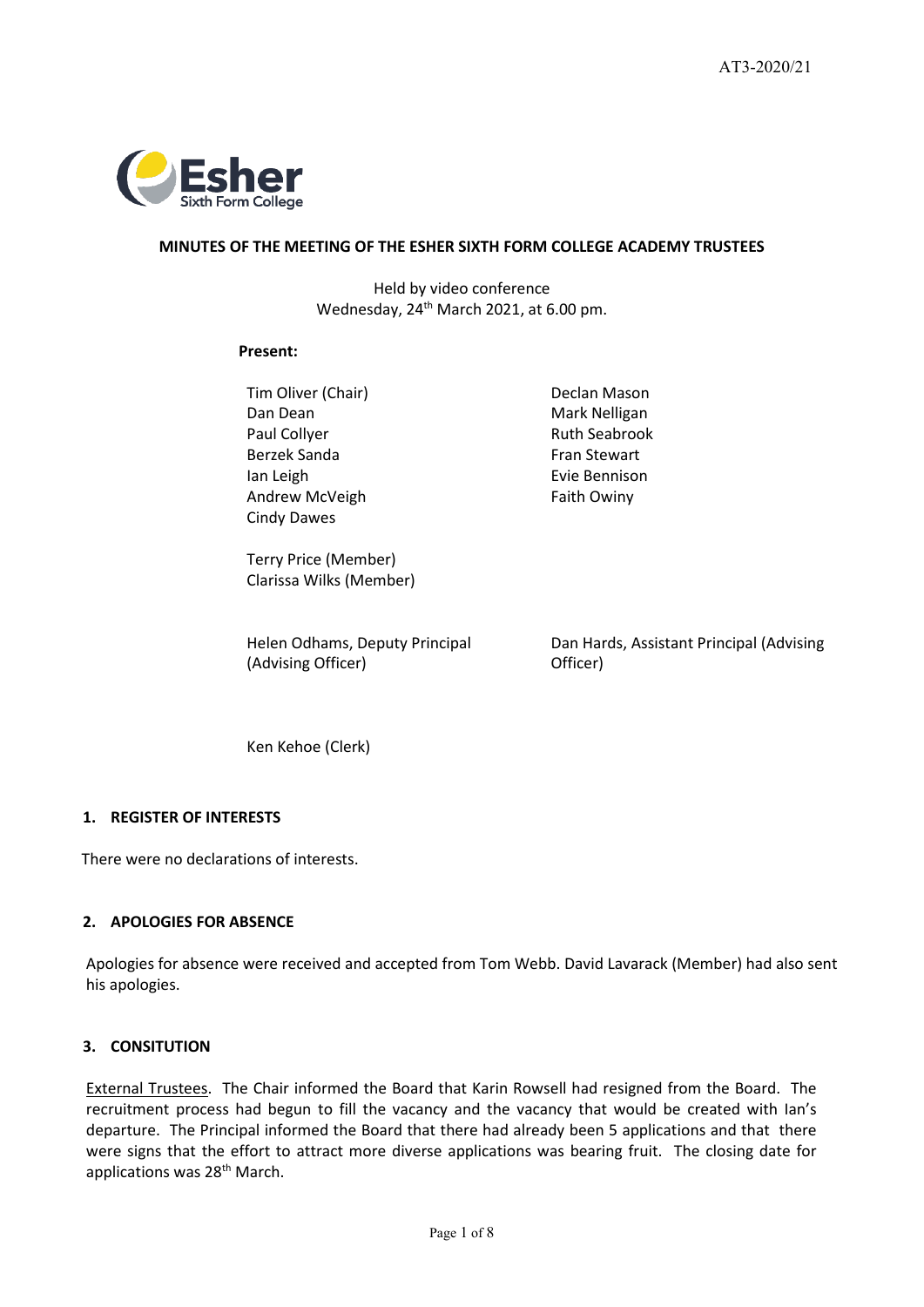Chairs of Committees – Succession Planning **–** The Chair noted that with the loss of Karin Rowsell and Ian Leigh, there would be vacancies for the Chairs of the Audit and Quality and Standards committees. The Chair also noted that he had taken on the Chair of Strategy and Policy committee but that while arrangements had been made for the meetings next term, he would be talking to Trustees over the coming term to identify those willing and able to become Chairs.

Members of the Trust **-** Terry Price informed the Board that the Members had agreed to increase the number of Members to 5, in line with DfE recommendations and to allow for future Membership change. Paul Collyer and David Irving have agreed to become the additional Members. The Clerk informed the Board that the existing Members would have to pass a Written Resolution to appoint the new Members.

**Action:** The Clerk to circulate a Written Resolution to existing Members to appoint Paul Collyer and David Irving new Members

#### **4. MINUTES OF THE LAST MEETING**

The Board approved the minutes of the Board of Trustee meeting of Wednesday 9<sup>th</sup> December 2020.

#### **5. MATTERS ARISING**

The Board reviewed the matters arising:

AT2-001 Clerk to add future Board meeting dates to College website. **Done.**

AT2-002 Clerk to schedule a Training Morning in May. **The training morning is now scheduled for Friday 2 July 2021.**

AT2-003 The Director of Finance and Estates to confirm to the Chair of the Finance and Estates committee whether the budget included the additional funding for high value courses. **The Director had confirmed that the budget does include (within the ESFA recurrent funding line) the additional funding for high value courses.**

AT2-004 Clerk to investigate possible dates for virtual training session on the Academy accounts and Trustees to inform the Clerk if they would like to attend. **Done**.

AT2-005 The Chair of Trustees to sign the Report and Letter of Representation **Done.**

AT2-006 Trustees to inform the Clerk if they wished to continue receiving hard copy Board papers. **Done.**

#### **6. PRINCIPALS'S REPORT**

The Principal informed the Board that there were three key issues that had been the focus of much work in the College:

- Mass Testing: Setting up and running the mass testing system for students had involved a huge effort and the Director of Finance and Estates, the Deputy Site manager and College Nurses deserved much thanks. The system had, so far, identified one asymptomatic case.
- The approach to learning before the Easter break: The College had adopted a blended approach, reflecting the need for space for testing, the desire to enable continuity of education, and to ease staff and students back into onsite learning. The approach had been discussed at the Strategy and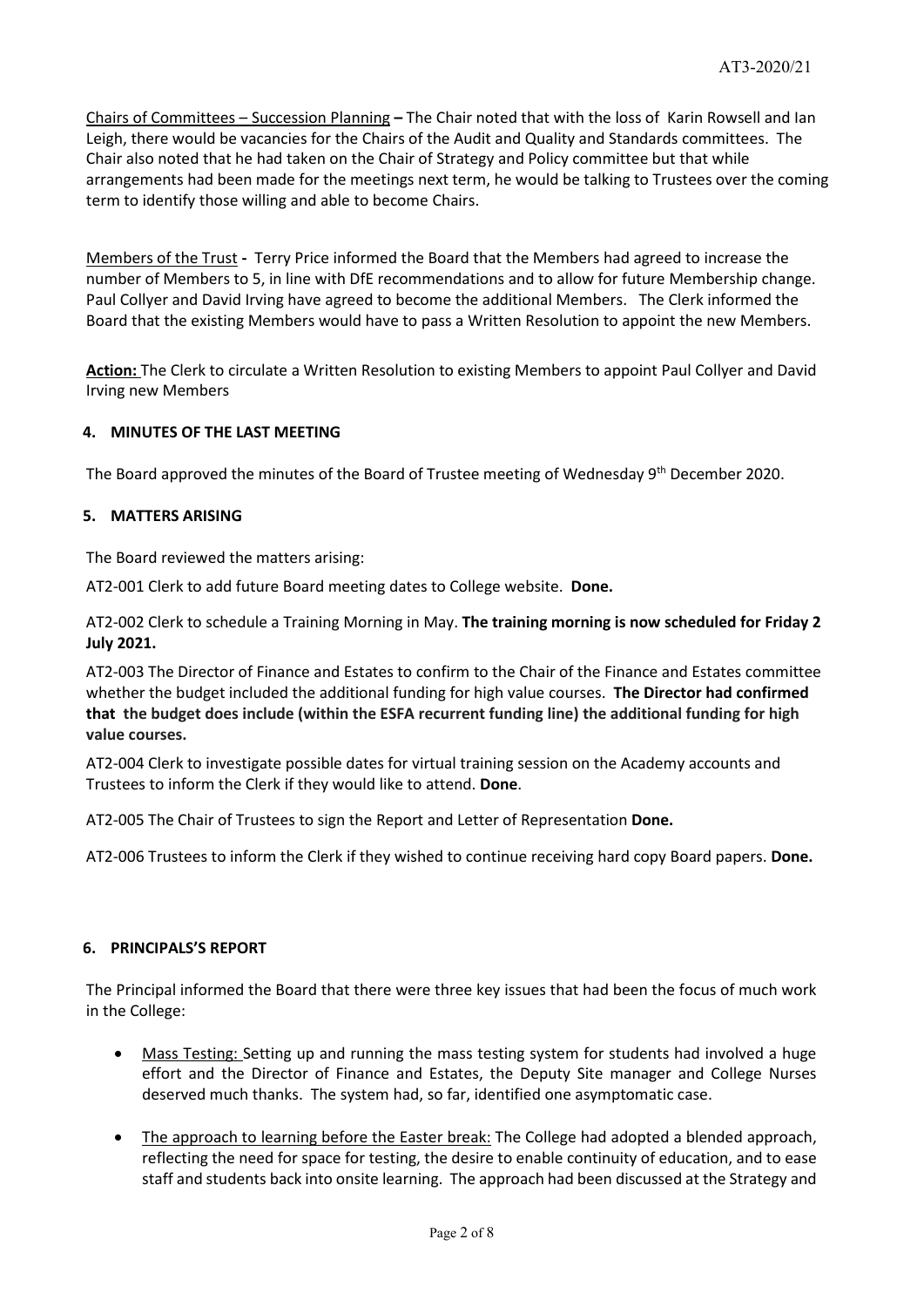Policy committee and the committee had supported it. The College would be returning to full onsite learning after the Easter holiday. An official from the Department for Education had been in contact about the blended approach.

• Preparations for examinations: The Ofqual Guidance was open to significant differences in interpretation. The College had to ensure the integrity of their system while ensuring that their students were not disadvantaged in an environment where the level playing field could not be guaranteed. He was concerned that there would be only 5 weeks after Easter to generate further evidence for teacher-assessed grades and that the results day had been moved forward to 10 August, explicitly to allow student appeals.

In response to questions, the Principal said that, at present, he believed that it would be for the College to check for the accuracy of the data in any appeal, but it would be for the Examination Board to hear any appeals against the College's judgments.

Turning to the College's adult provision, the Principal informed the Board that enrolment on adult courses had been declining, that the profit from such courses contributed little to the College and that the postholder currently in charge was resigning. In light of these factors, the Principal proposed to pause offering adult recreational courses in the next academic year, while maintaining the counselling and life courses. In discussion, Trustees noted that the adult education courses had been a part of the College's engagement with the community but that the opening of the new sports facilities would offer new ways of engaging with the community.

The committee agreed that the provision of adult recreational courses should be paused next year, in light of the continuing pressures on the leadership and staff of the College.

On other matters, the Principal informed the Board that:

- the College's funding would rise above £10 million for the first time in 2021/22;
- the College had appointed to the new post of Assistant Principal (Curriculum);
- the College was recruiting for a number of teaching posts, following decisions by existing postholders to retire. Some of the vacancies were in shortage subjects. The College was open to NQTs.

The Trustees asked that the Director of Finance and Estates inform the Chair of the Finance and Estates committee when the results of the new build bids were known and asked that the Principal provide an update on teacher recruitment at the next meeting.

Action: The Director of Finance and Estates to inform the Chair of the Finance and Estates committee when the results of the new build bid were known

**Action:** The Principal to provide an update on teacher recruitment at the July meeting

#### Student Union Report

The President and Vice President of the Student Union introduced their report, drawing the Board's attention to the work that the student representatives had done on environmental matters, to support 6.1 students with UCAS and to reflect Black Lives Matter. They also thanked the Principal for his input into a FAQ document on exam grading for 6.2 students.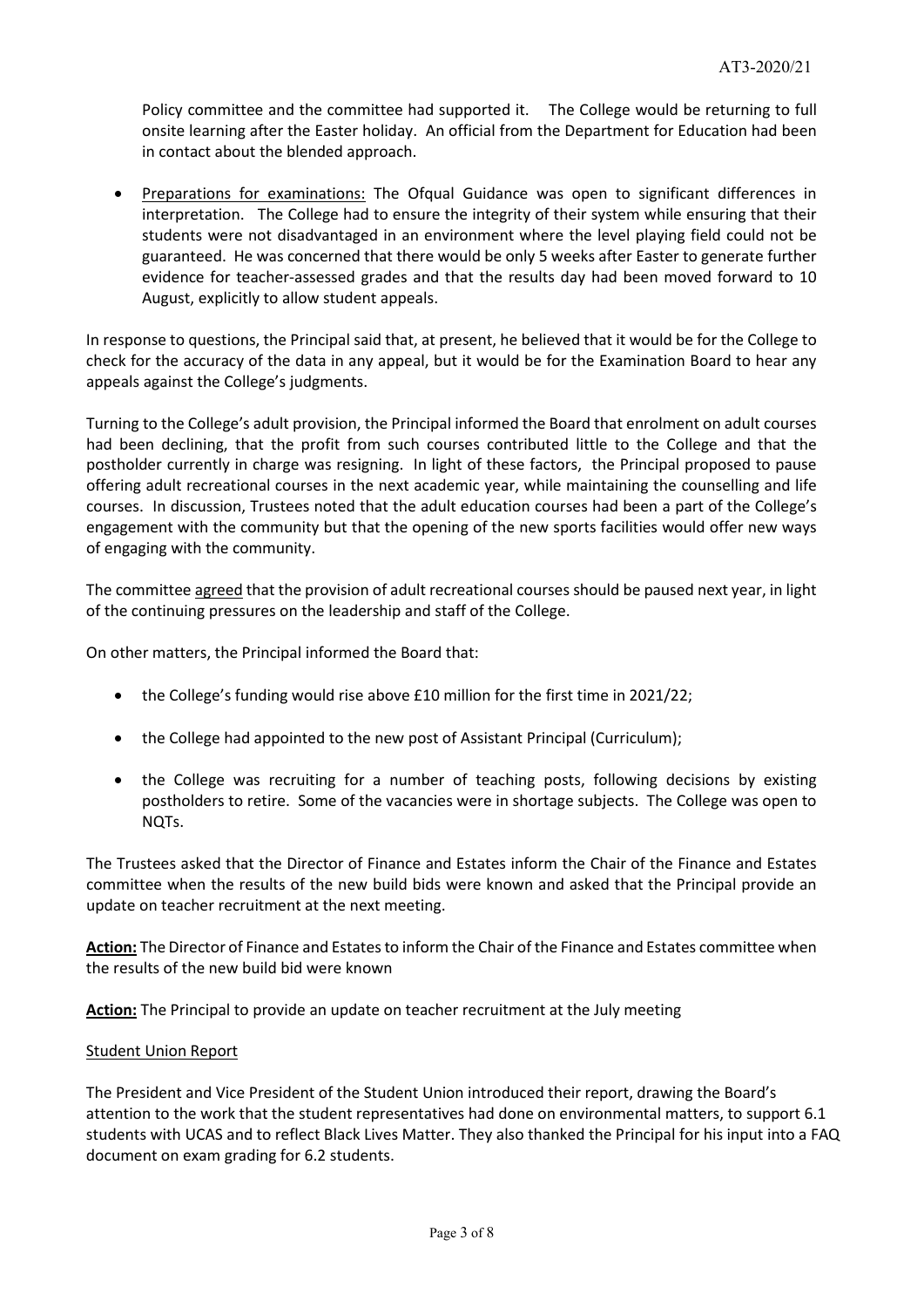The Chair thanked Faith Owiny and Evie Bennison for their Report, for their work, and the work of all their team, over the last year and for their service on the Board. The Board concurred.

# Management Accounts, plus forecast outturn, cashflow and commentary for 4 and 5 months to 31.12.20 and 31.01.21.

The Chair of the Finance and Estates committee introduced this item. He drew the Board's attention to the extra costs of COVID 19, set out on Page 18 of the report; he noted that because of the College's financial position, the costs were not recoverable from the Government. He also highlighted the receipt of £200k of CIL money that had not been included in the original budget.

The Board approved the management accounts, the forecast outturn, cashflow and commentary for periods to 31 December 2020 and 31 January 2021.

## Review of Quality Improvement Plan

The Deputy Principal reviewed the QIP:

- Target 1 the assessment process had been amended, with the January formal exams cancelled as a result of the lockdown. But progress reviews had been carried out. The College was now focussed on how to teach and prepare to deliver teacher assessed grades in only 9 weeks:
- Target 2 the approach to quality assurance had been revised at the last Quality and Standards committee meeting and would be reviewed at the next meeting after Easter;
- Target 3 the approach to setting minimum grades for 6.1 students had been reviewed in light of the changes to how the GCSE grades had been determined last year. A lower uplift gave a grade distribution more aligned to previous cohorts. The minimum grades for 6.2 students had been rolled over;
- Target 13 the College had had to amend how attendance was monitored, given online learning, but tutors had been good at identifying students in need of support and remote attendance had been strong;
- Target 16 the date had been amended in light of the COVID crisis.
- Target 17 the Deputy Principal informed the Board that a 3-day online internship had been offered to 6.1 students that involved a combination of tasks, project work and talks from industry representatives;
- Target 22 the Deputy Principal noted that the College had used INSET days and online champions to drive online provision.

A trustee asked what action was being taken to meet Target 23 on staff well-being. The Principal explained that he engaged with the staff through a variety of channels to explain decisions and listen to feedback. The Deputy Principal also noted there were a number of informal channels for supporting staff well-being. The  $8<sup>th</sup>$  February Inset Day had been brought forward to focus on the important issue of staff and student well-being. The Principal informed the Board that the staff had done a fantastic job given the difficult last year.

The Board thanked the Deputy Principal for her review.

## **7. ADMISSIONS POLICY 2022**

The Principal introduced the draft Admissions Policy for 2022; it was largely unchanged from previous years, but the draft now made it clear that it was for the Board of Trustees to decide which schools would be included under the Guaranteed Place scheme.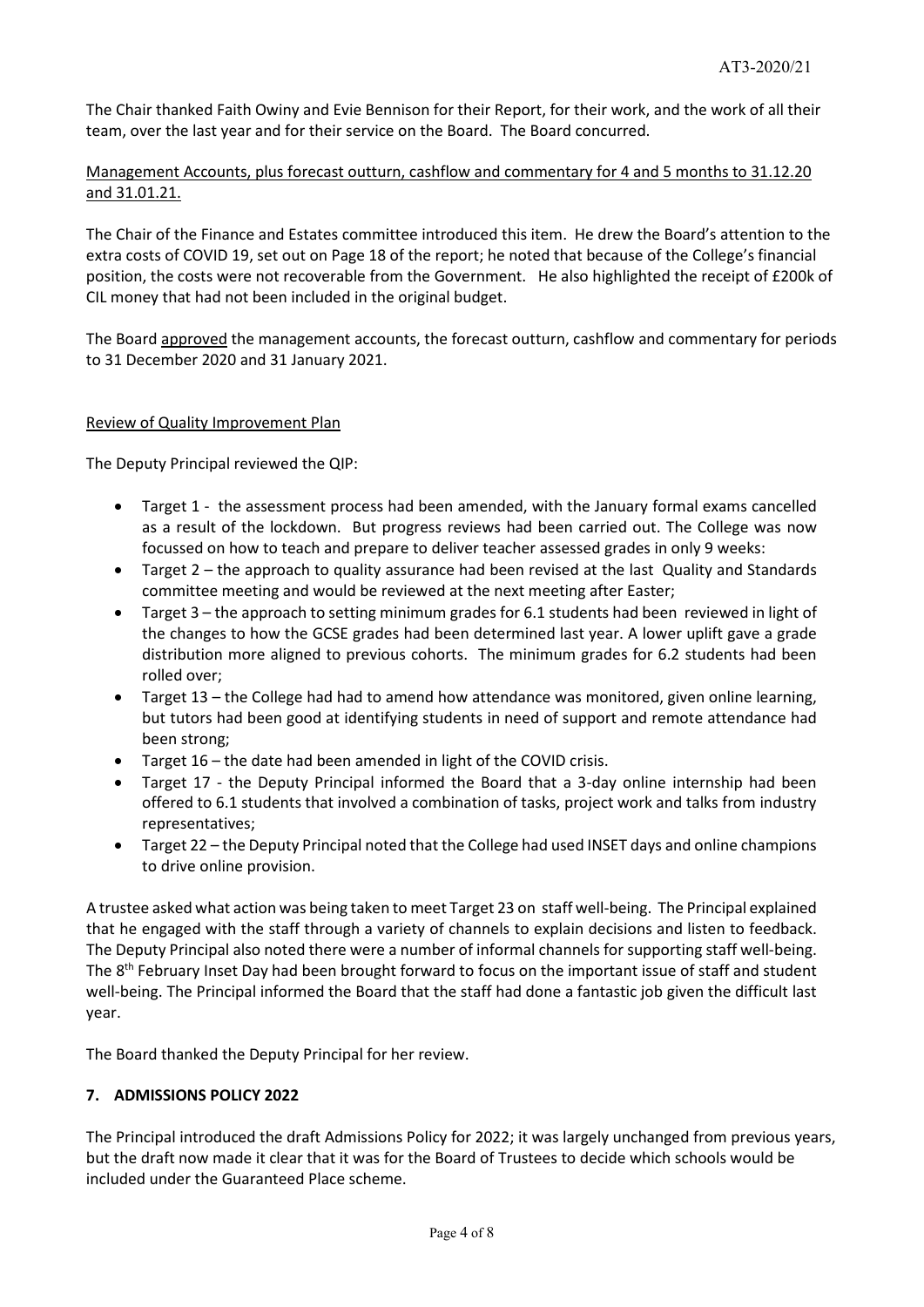In discussion, Trustees questioned whether the definition of step-sibling, in particular that they share the same address Monday to Friday, was too restrictive. Acknowledging that that this definition came from the County Council, the Trustees agreed that matter should be raised with the County Council Director of Children's Services.

**Action**: The Chair to raise the definition of step-sibling with the Director of Children's Services at Surrey County Council.

The Principal informed the Board that he had had recent discussions with the Head Teacher of Richmond-Upon-Thames School about whether that school wished to be added to the College's Guaranteed Place scheme. The Principal would welcome guidance from the Board. The Head Teacher of the school was also consulting her Governing Body.

The Board agreed, in principle that, if Richmond-Upon-Thames School requested that their students be added to the Guaranteed Place scheme, the school could be added to the list.

The Board agreed the Admissions Policy 2022, subject to any revisions necessary following the discussions with Surrey County Council and any request from Richmond-Upon-Thames school.

## **8. EQUALITY, DIVERSITY AND INCLUSION POLICY 2022**

The Assistant Principal introduced the draft Policy, explaining that the main change was the addition of "Inclusion" to the policy. The Strategy and Policy committee had considered the draft and recommended it to the Board. The Link Trustee, Ruth Seabrook, said that she had had a chance to comment on an earlier draft and thought that it was very good.

In discussion, the Trustees noted that the reference to the Equality Act 2010 needed to be amended and asked about the work that the College was doing, in light of recent events, to combat misogyny. The Assistant Principal outlined the initiatives that the College were taking and assured the Board that their approach included ensuring that male students understood their role in tackling misogyny.

The Board approved the policy, subject to the amendment to the reference to the Equality Act 2010.

#### **9. REPORT BACK FROM COMMITTEES**

Finance and Estates - The Chair of the committee noted that the main issues had been covered elsewhere on the agenda.

Strategy and Policy **-** The Chair said there was nothing to add to the issues already covered in the agenda.

#### **10. LINK TRUSTEE REPORTS**

There were no Link Trustee Reports. The Chair asked the Clerk to add oral updates from each Link Trustee to future Board meetings.

**Action:** Clerk to add individual, oral updates from Link Trustees to future Board Agenda.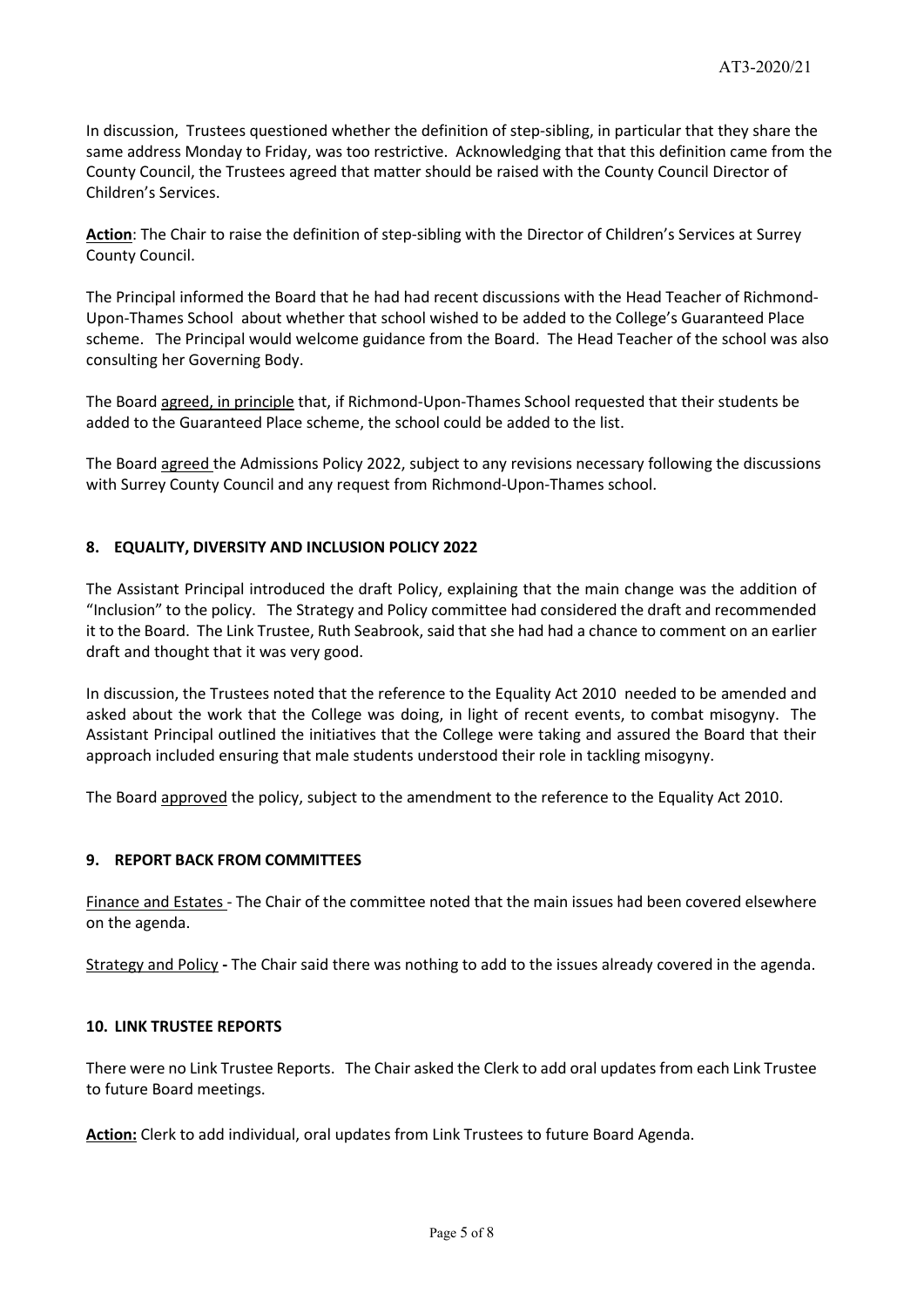The Assistant Principal raised the position of Safeguarding Link Trustee. The role had been filled by the Chair, during Karin Rowsell's absence, but now that Karin had resigned, it was necessary to find a permanent replacement.

**Action:** Clerk to circulate a note to Trustees inviting volunteers for the role of Safeguarding Link Trustee.

## **11. ANY OTHER BUSINESS**

A Trustee asked whether, in recognition of the efforts of the staff over the last year and of the healthy budget position, it was possible to make an additional payment to them. The Principal said this recognition would be greatly welcomed by staff.

The Board agreed that, in principle, a payment to staff was merited and that the Principal and the Director of Finance and Estates should consider options and present a proposal to the Chair of the Board of Trustees and the Chair of the Finance and Estates committee.

**Action:** The Principal and the Director of Finance and Estates should consider options and develop a proposal.

**Action:** Chair and Chair of Finance and Estates to use powers delegated by the Board to make a decision.

## **12. DATE OF NEXT MEETING**

The Chair noted that the next meeting is scheduled for Wednesday  $7<sup>th</sup>$  July, which would be in phase 4 of the Government's published roadmap out of lockdown. It may be possible, therefore, to meet in person. In light of that, the Chair asked Trustees to reflect on the experience of how the Board had operated over the last 12 months and to inform the Clerk of their conclusions.

**Action:** The Trustees to reflect on the operation of the Board over the last 12 months and to let the Clerk know of their conclusions.

A**ction**: Clerk to draw up a paper, in light of Trustee conclusions, on lessons learned from the COVID crisis for Board and committee operations for discussion at a future Board meeting.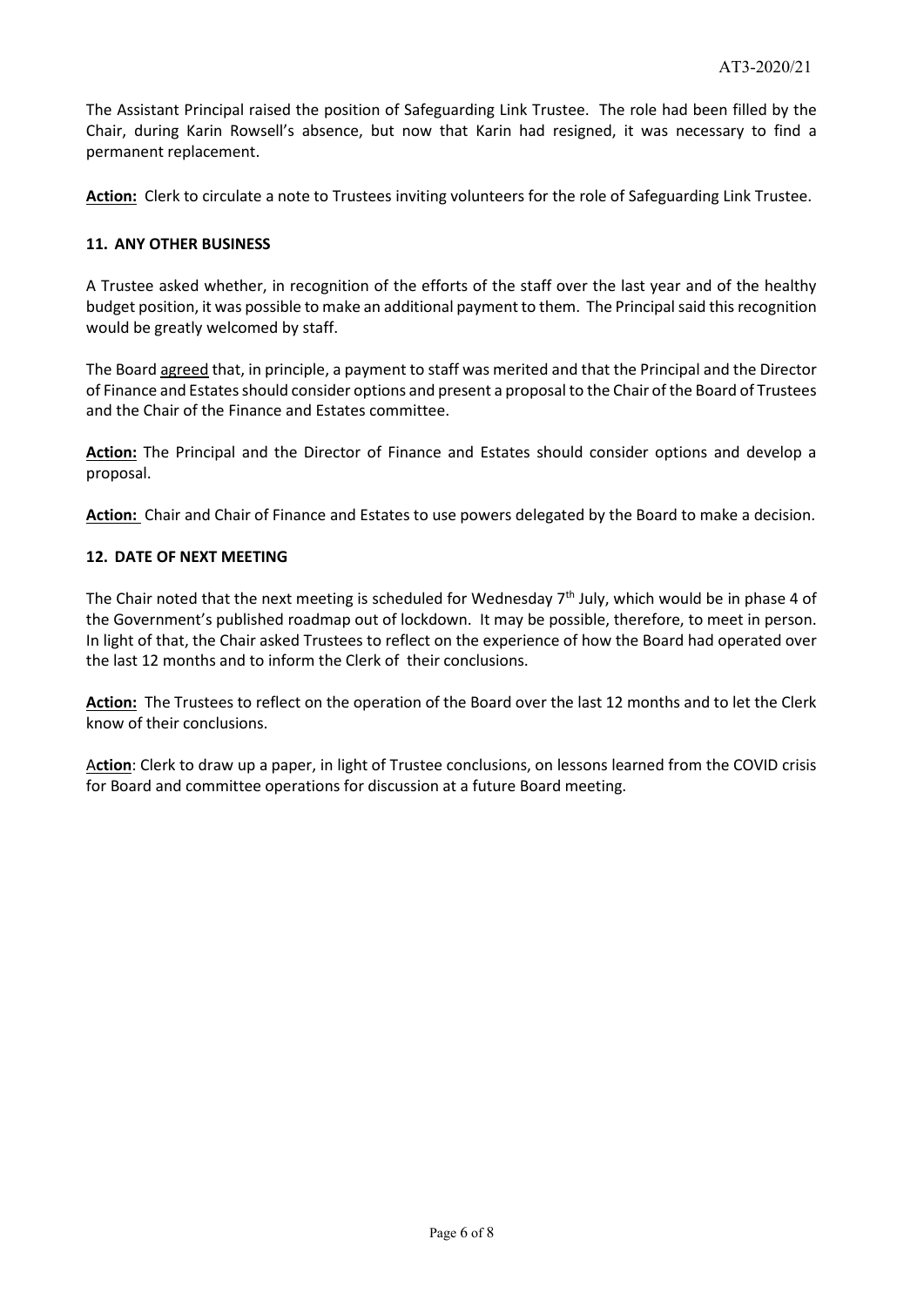# *The meeting closed at 7.15pm Attendance was 93%.*

Date………………………………………...

# **SUMMARY OF ACTIONS**

| AT3-001 | The Clerk to circulate a Written Resolution to existing Members to appoint Paul     |  |  |
|---------|-------------------------------------------------------------------------------------|--|--|
|         | Collyer and David Irving as new Members.                                            |  |  |
| AT3-002 | The Director of Finance and Estates to inform the Chair of the Finance and          |  |  |
|         | Estates committee when the results of the new build bid were known.                 |  |  |
| AT3-003 | The Principal to provide an update on teacher recruitment at the July meeting.      |  |  |
| AT3-004 | The Chair of the Board of Trustees to raise the definition of step sibling with the |  |  |
|         | Director of Children's Services at Surrey County Council.                           |  |  |
| AT3-005 | Clerk to add individual, oral updates from LINK Trustees to future Board            |  |  |
|         | Agenda.                                                                             |  |  |
| AT3-006 | Clerk to circulate a note to Trustees inviting volunteers for the role of           |  |  |
|         | Safeguarding Link Trustee.                                                          |  |  |
| AT3-007 | The Principal and the Director of Finance and Estates should consider options       |  |  |
|         | and develop a proposal for an additional payment to staff.                          |  |  |
| AT3-008 | Chair and Chair of Finance and Estates to use powers delegated by the Board         |  |  |
|         | to make a decision on the proposal.                                                 |  |  |
| AT3-009 | The Trustees to reflect on the operation of the Board over the last 12 months       |  |  |
|         | and to let the Clerk know of their conclusions.                                     |  |  |
| AT3010  | The Clerk to draw up a paper, in light of Trustee conclusions, on lessons learned   |  |  |
|         | from the COVID crisis for Board and committee operations for discussion at          |  |  |
|         | future Board meeting.                                                               |  |  |

# **SUMMARY OF GOVERNOR CHALLENGE [C] / SUPPORT [S]**

| C/S | <b>Minute</b> | Topic                                                                                                                                         |
|-----|---------------|-----------------------------------------------------------------------------------------------------------------------------------------------|
|     | 6             | <b>QIP Target 23</b>                                                                                                                          |
|     |               | Trustees sought assurances from the senior leadership team about<br>the actions that were being undertaken to safeguard staff well-<br>being. |